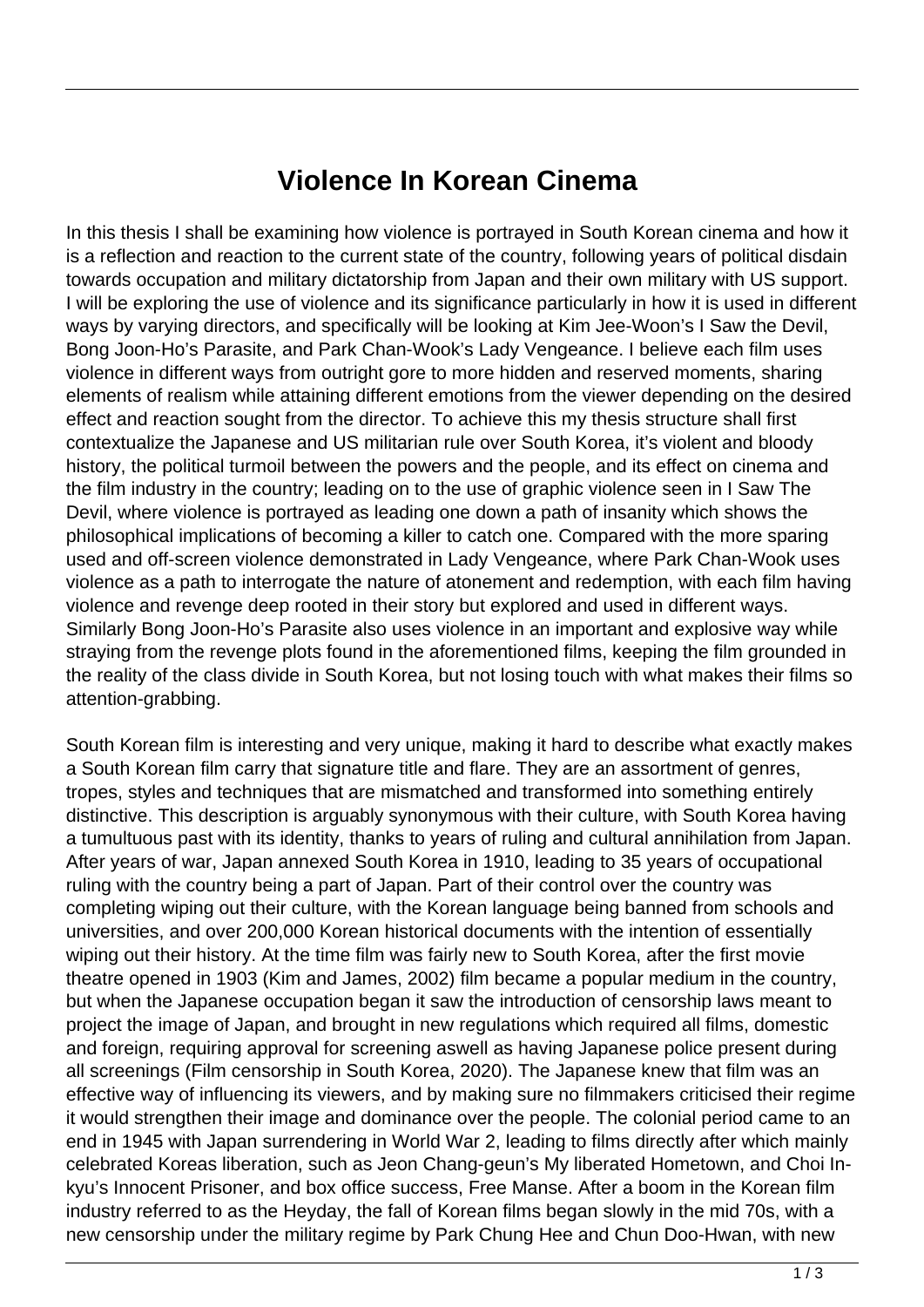laws and regulations brought in that allowed the government complete control over the South Korean film industry, such as the Korean Motion Picture Promotion corporation, which promoted political correctness and support for government principles and set limits on how many films could be produced. The KMPPC alongside the First Motion Picture Law which set criteria's that films must meet to be produced led to a drastic decrease of the film business and productions being made; with many producers and directors feeling defeated by the state's censorship, realist or socially conscious films became non-existent leaving predominantly apolitical escapist films such as dramas, martial arts and action films and government funded propaganda films (Hyo J. Kim, 2014). Eventually in the 1980's, the South Korean government started to relax its censorship laws, allowing independent filmmakers to begin producing films again aswell as lifting all restriction on foreign film, bringing American companies to the country, albeit with a enforced screen quota on cinemas to show domestic films for at least 146 days of the year. Although some authors argue what period the term defines, in the late 80s to early 90s the term New Korean Cinema was born, bringing on a new wave of creative genre films (Choi, 2010). Now with the censorships removed and creative freedom and expression brought back to filmmakers, many new young directors were making waves with films that started to receive attention internationally, with South Korean films eventually becoming synonymous with violence, revenge, political criticism and social issues. These themes and topics are so central to South Korean film as they are so pivotal to their history and culture. Their identity issues have led to a new identity being forged in recent years now they are free from the occupation of Japan, leaving modern South Korean films using their past as inspiration and muse to furnace films that lash out vociferously taking control of what was once used against them. An example of this is how South Korean films are typically so violent, a product of carrying the weight of its bloody past on its shoulders, it's clear that some of this violent history is manifesting itself and being expressed now it is no longer under any restriction or censorship.

The violence seen in South Korean cinema could be a reaction to the countries turbulent and violent past which has been prominent and defining in its history, especially between the state powers, police, and military versus its people. There are many horrendous examples of massacres occurring on its people, for instance, the 1950 Bodo League massacre, in which an estimated 100,000 to 200,000 people were killed for being suspected communists or sympathizers, many of whom were civilians who had nothing to do with communism. For four decades the South Korean government concealed the massacre, with survivors forbidden to reveal the horrors under threat of torture and death. Only when mass graves were discovered in the 90's was the public aware of what had happened (Newsis, 2014). Or the Sancheong-Hamyang massacre, where the South Korean army killed 705 unarmed citizens in the Sancheon and Hanyang districts, which occurred just 2 days before the Geochang massacre, with another 719 unarmed citizens killed (Sancheong–Hamyang massacre, 2020). These massacres show the blatant disregard for their people the government possessed, and many similar massacres have occurred over the years. The citizens famously stood up against their government in the Gwangju uprising, after Chonnam University students who were demonstrating against their martial law government, were shot at, raped, killed and beaten. On May 18th, around 600 students gathered outside the university to protest the suppression of academic freedom, with the approval of the US who had operational control over US and Korean forces, Army Major Chun Doo-Hwan who had seized power in a military coup 5 months prior, authorized elite paratroopers from the Special Forces to Gwanju. Once the soldiers arrived and began beating the protestors, more citizens joined the movement, and many residents retaliated by robbing local armories and police stations leading to a lethal conflict between protestors against 18,000 police and 3,000 paratroopers (Chong-Suk, 2020). The